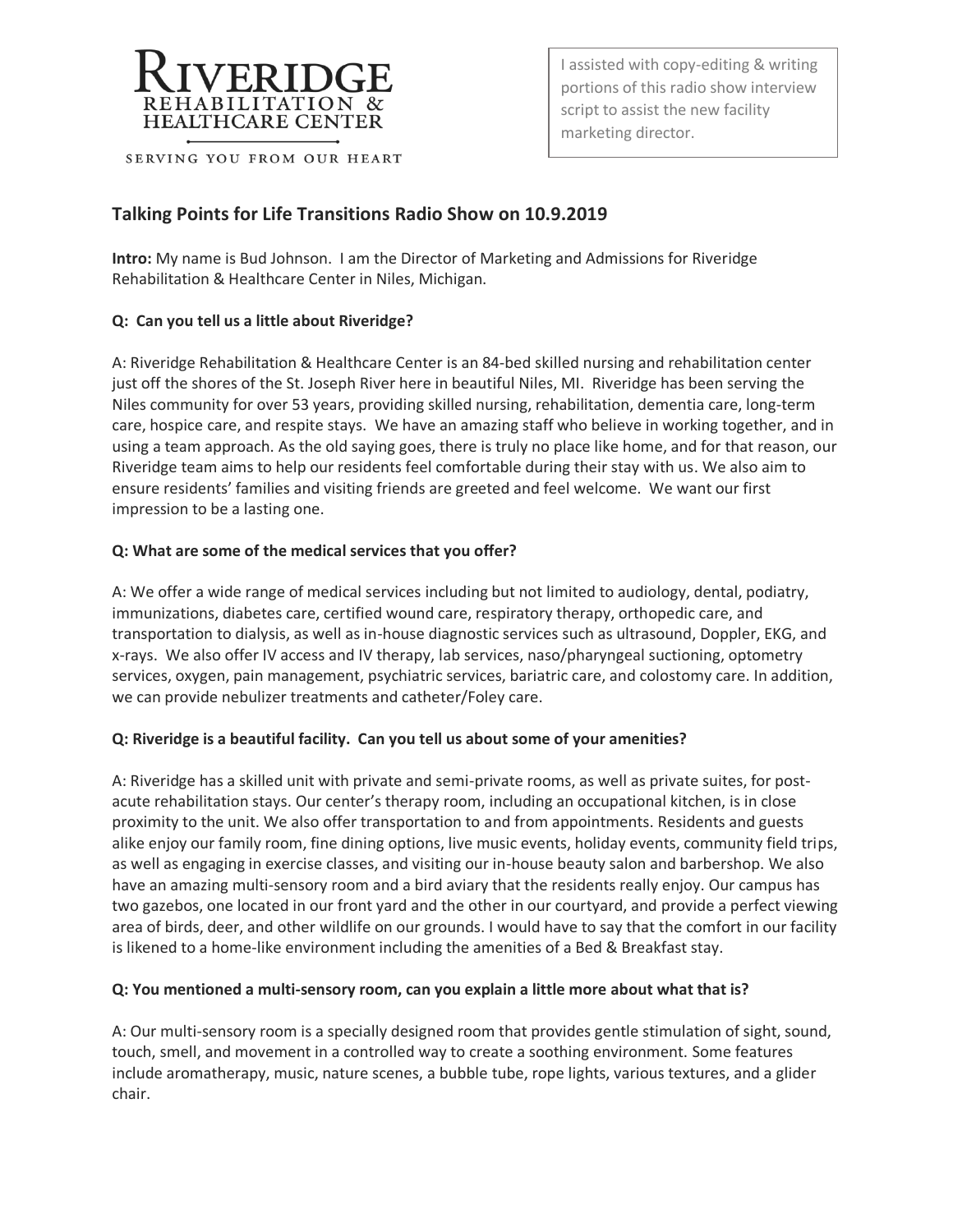Multi-Sensory Environments are used to boost feelings of comfort and well-being, relieve stress and pain, and maximize a person's potential to focus, all of which have been shown to help improve communication and memory. We also have a mobile sensory cart for visiting residents unable to experience the room.

Residents experiencing conditions such as Alzheimer's, dementia, autism, cerebral palsy, chronic pain, ADHD, stroke, hearing impairment, and developmental disabilities, as well as an end-of-life transition, have been shown to benefit from a Multi-Sensory Environment.

Multi-Sensory Environments also provide overall benefits that include positive emotional memory recall, increased balance, reduction in falls, fewer cases of wandering, improvement in sun downing behavior, better sleeping patterns, as well as better family visits and quality of life.

I highly encourage anyone who is interested to go to our website at [www.riveridgerehab.com,](http://www.riveridgerehab.com/) and select the care options tab to click on the Multi-Sensory Experience. You can watch a 7 minute video, called Miracle Moments that shows a Multi-Sensory Environment and includes a wonderful testimonial.

### **Q: Some of our listeners might not be familiar with the services offered in skilled nursing or therapy. Can you explain a little bit about both of those services?**

A: Skilled Nursing services are oriented around provision of specialized care for recovery after hospitalization. Our job is to help residents and family members feel at home while receiving individually-focused healthcare. From nursing care and nutritional support for recovery, to the activities of daily living, we focus on an innovative, comprehensive interdisciplinary approach. Services include but are not limited to diabetes management, ostomy care, IV management, enteral nutrition, post-surgical care, and certified wound care.

Rehabilitation can include physical, occupational and speech therapy services if you're recovering from a stroke, fall, or any other health condition requiring rehabilitation. Our therapy department provides a variety of services for our residents. Our team will gain a clear understanding of each individual's personal goals, as we are committed to returning our residents to the highest possible level of function and independence. Utilizing state-of-the-art programming and advanced modalities, our team has the education and experience to help residents meet goals through physical, occupational and speech therapy services.

### **Q: How does a family know when it's the right time to start looking into a skilled nursing facility?**

A: I personally believe it's never too early to start looking at skilled nursing centers. There may come a time when a family or caregiver recognizes that the level of care needed for a loved one surpasses what is possible at home. If both medical and personal care needs become too great for a family or individual caregiver to administer, then it is time to consider alternative living arrangements for the loved one. Additional help is often needed after a recent hospitalization or due to a chronic illness that is worsening.

A Skilled Nursing Facility is an option to consider depending on the level of care required. Chronic illness that is worsening is a reason to consider long-term care in a skilled facility; however, short-term skilled nursing care is also available. For instance, if your loved one needs temporary higher levels of care after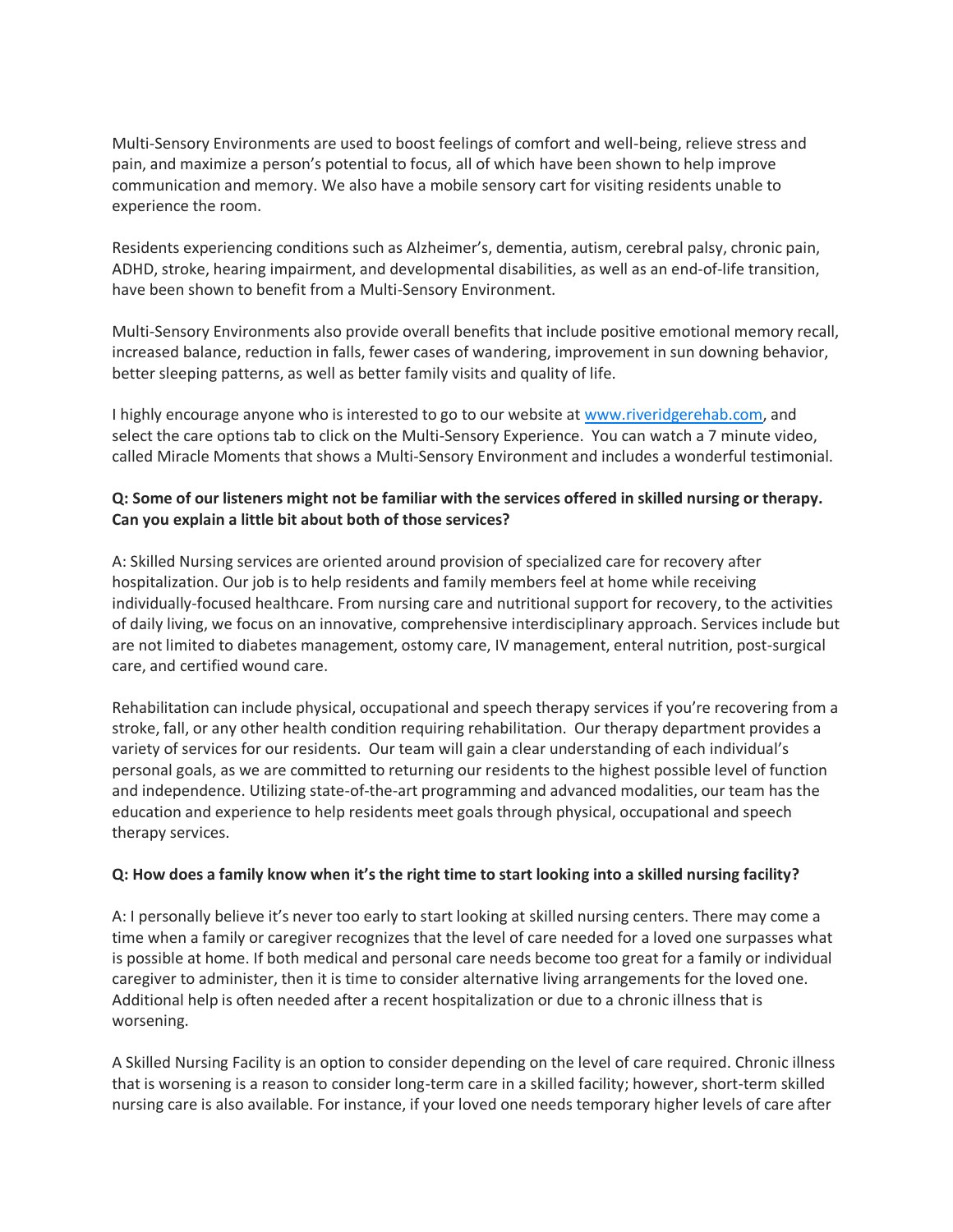a hospitalization, then a skilled facility can provide rehabilitative care to return the patient to home, or to an independent living community or an Assisted Living Facility.

Admittedly, choosing alternative living for a loved one can be a stressful experience simply due to recognizing that your loved one has reached this point of care needed in his/her life. It is also a time when the family or individual caregiver admits to having limitations. Learning as much as possible about skilled facilities, assisted living facilities and independent living communities in your area of choice will help greatly to ease worry and help dispel any misconceptions about this transitional time in your loved one's life. Knowing and accepting that levels of personal grief and periods of adjustment are a part of the transition process will also help everyone involved be more confident in the decisions that are to be made.

Riveridge is here to help with that process. We work hand-in-hand with the hospitals, assisted living facilities, and other skilled nursing facilities because at the end of the day it's about making sure that each and every person receives the adequate assistance and care they deserve.

### **Q: What is the process if someone wants to come take a tour of Riveridge?**

A: We are happy to schedule a tour by phone or through our Contact page on our website [www.riveridgerehab.com.](http://www.riveridgerehab.com/) We are also happy to give a tour even if it is not scheduled. Either I or our wonderful receptionist Paulina will gladly give our guests a tour. Tours are free, and provide an opportunity for guests to ask questions they may have. We recognize that this can be a difficult time and we want to be here to assist in any way possible.

Another good way to visit our center is to attend one of our events that we host every month. All of our events are open to the public. These are great opportunities to come in and see our facility, speak with our staff, and have some fun at the same time. All of our events are child friendly and usually consist of snacks, raffles, and games.

### **Q: Do you have any upcoming events in October?**

A: Yes, we have a trick or treat party on October, 29<sup>th</sup> from 6 to 7:30 p.m. Once again, this is open to the public and absolutely free. This will be a fun and safe event to attend. Children will be able to trick or treat inside our facility, play games, have a snack, and enter a coloring contest. We will also be raffling off prizes for the adults, too. It's going to be a great time and a lot of fun. RSVP's are encouraged so we can plan accordingly. To RSVP you can call 269-684-1111. If you want to see our upcoming events you can always visit our website at [www.riveridgerehab.com.](http://www.riveridgerehab.com/) We feature new events in our rotating banner at the top of our website's home page.

# **Q: When admitting to a skilled nursing facility, whether it is short or long-term, what kind of items will be needed or should be packed for a stay.**

A: Most importantly, it is recommended when you are admitting to a facility that all family heirlooms, large amounts of cash, and items of great value should be left at home. We would feel horrible if something of great value were to be broken or get lost. Items that we do recommend to bring include comfortable clothing that is easy to take on and off, splints, braces, or orthotics that are currently being used, any assistive device that you use at home such as a wheelchair, walker or cane for assessment by our therapy department, soft-soled rubber or athletic non-skid shoes.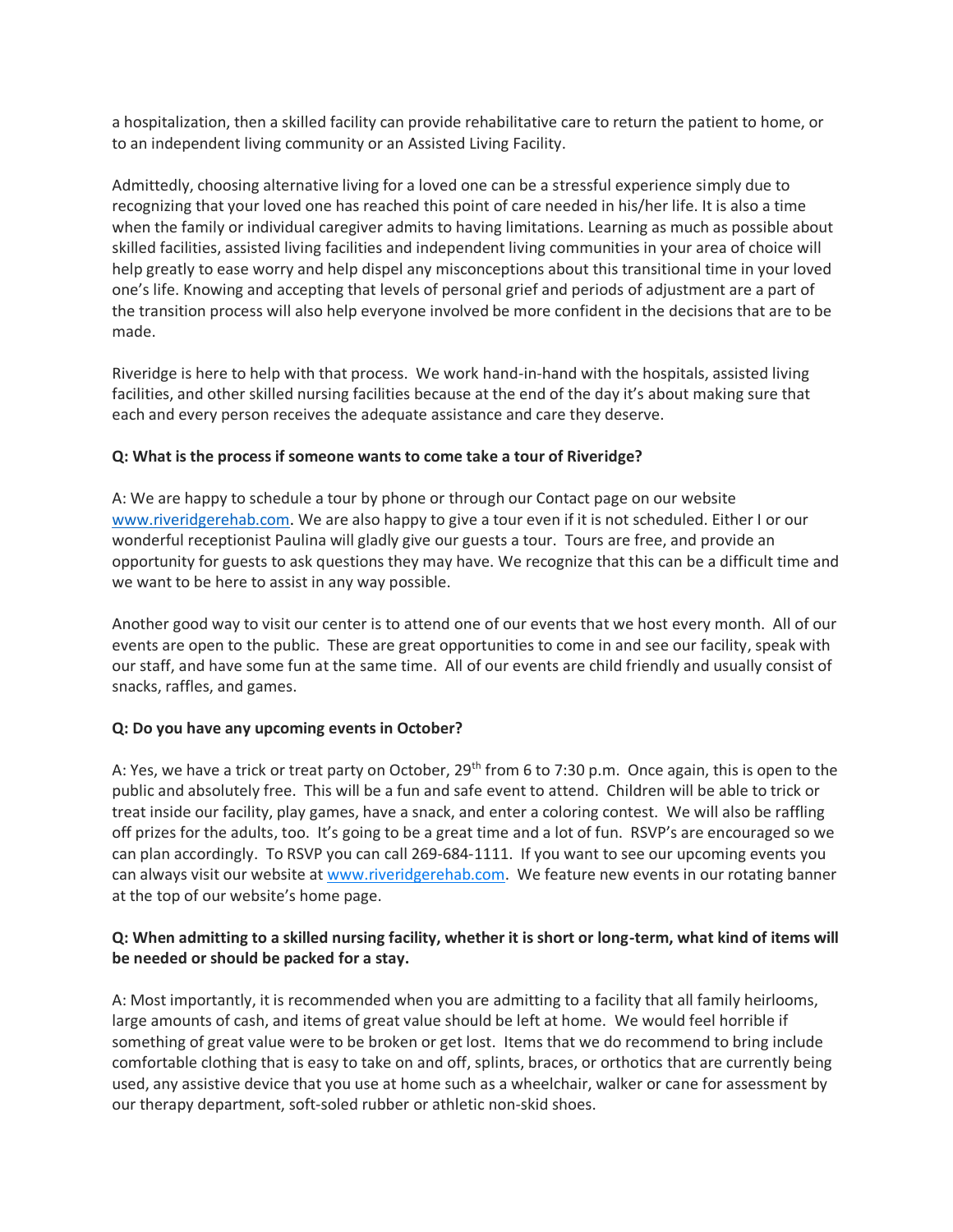With the recent change in weather and temperature we would also recommend a sweater, vest, or jacket. Residents are encouraged to bring in knickknacks, family photos, artwork, a calendar with family events, or any items that will make them feel comfortable during their stay. Our website features a What to Pack Checklist that you can download and print to assist with packing.

# **Q: Can you tell us a little bit about your Activities Department and the different types of activities that are offered to your residents?**

A: We have a great Activities Department! Kathy and her team do a great job of keeping the residents active and engaged in different activities like Bingo, Bunco, Tic Tac Toe, Ball Toss, Penny in the Pot, Trivia, Uno, Movies, Table Volley Ball, Fitness Fun, and Wii Bowling. Wii bowling is an absolute blast! I have yet to win against any of our residents, but we always have tons of fun. There is also a coffee club where residents enjoy coffee and pastries while reminiscing about historical events. We also have an ice cream social every week. Kathy is very accommodating so if there's an activity that residents would like to have on the calendar then she will make it happen.

# **Q: What Medicare Advantage and Commercial providers are you contracted with?**

A: That's a great question and an important question that I get often. We are contracted with Aetna, BCBS Advantage, Cigna, Coventry Health Care, Humana, McLaren Health Plan, Meridian Health Plan, Priority Health, and United Healthcare. We also work with Medicaid, Medicare, and P.A.C.E (which stands for Program of All-Inclusive Care for the Elderly). Again, our website, [www.riveridgerehab.com,](http://www.riveridgerehab.com/) provides this list, as well.

### **Q: What if a person isn't sure what insurance coverage they have.**

A: I have actually seen this a lot lately. Patients don't know if they have Traditional Medicare or a Medicare Advantage plan. I think it's very important that they know what plan they have and what benefits are offered to them. If anyone listening isn't sure what coverage they have, what their benefits are, or are just curious to learn more, then they are more than welcome to come in and sit down with our Business Office Manager Erica, or they can call our facility at 269-684-1111. We are happy to help you navigate healthcare.

### **Q: Can you tell us something about you facility that many people might not know?**

A: One thing that many people might not know is that we are a Grace Healthcare supported facility. Grace Healthcare Support Services is based out of Chattanooga, TN and supports 24 facilities nationwide. Riveridge is very grateful to have their support in our daily operations. I spoke with Ashley, Grace Healthcare's Vice President of Strategy and Culture last week and they are extremely honored to be supporting partners with Riveridge.

### **Q: Does Riveridge have any employee recognition programs?**

A: Riveridge does have a couple of different employee recognition programs. We have our Employee of the Month Award. This is an employee that is picked because they stood out from his/her peers throughout the whole month. We also have a CLASS Acts program. CLASS stands for Compassion,